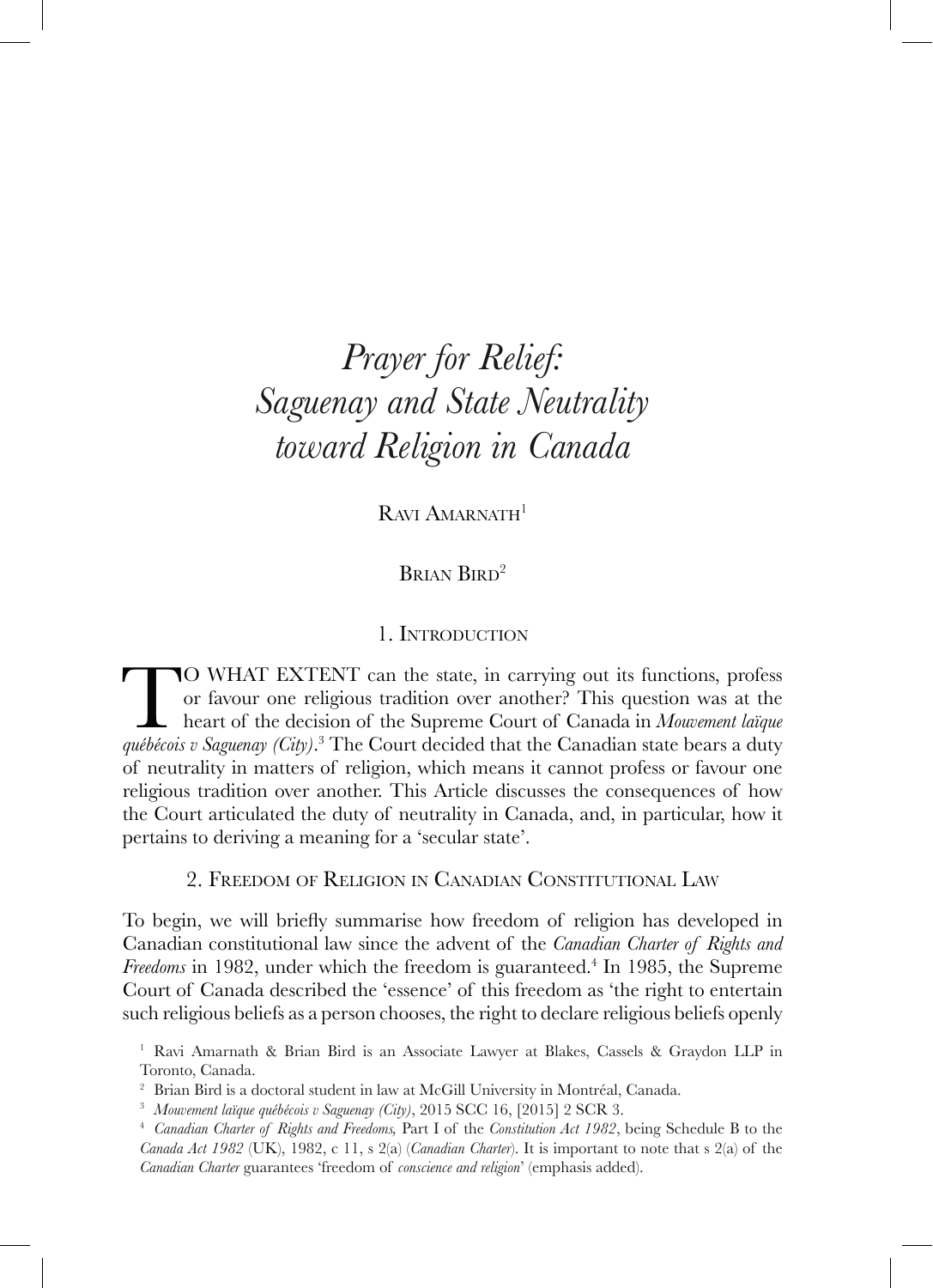and without fear of hindrance or reprisal, and the right to manifest religious belief by worship and practice or by teaching and dissemination.'5 In the same decision, the Court also confirmed that freedom of religion 'equally' protects 'expressions and manifestations of religious non-belief and refusals to participate in religious practice.'6

In 2004, the Court defined 'religion' for the purposes of 'freedom of religion' and clarified the test for determining whether the state has infringed this freedom. On the definition of 'religion', the majority of the Court said this:

> Defined broadly, religion typically involves a particular and comprehensive system of faith and worship. Religion also tends to involve the belief in a divine, superhuman or controlling power. In essence, religion is about freely and deeply held personal convictions or beliefs connected to an individual's spiritual faith and integrally linked to one's self-definition and spiritual fulfilment, the practices of which allow individuals to foster a connection with the divine or with the subject or object of that spiritual faith.7

As for the legal test for whether freedom of religion is breached, the complainant's (1) belief must be sincere and (2) ability to act in accordance with the belief must have been interfered with in a manner that is more than trivial or insubstantial.<sup>8</sup>

In *Saguenay*, the Court noted that neither the *Canadian Charter* nor the Quebec *Charter of human rights and freedoms*, 9 both of which guarantee freedom of religion, 'expressly imposes a duty of religious neutrality on the state'; the Court concluded, however, that this duty 'results from an evolving interpretation of freedom of conscience and religion.'10 The Court found evidence of this evolution in a

<sup>5</sup> *R v Big M Drug Mart Ltd* [1985] 1 SCR 295, 18 DLR (4th) 321, 336.

<sup>6</sup> ibid 347.

<sup>7</sup> *Syndicat Northcrest v Amselem*, 2004 SCC 47, [2004] 2 SCR 551 [39].

<sup>8</sup> ibid [56], [59].

<sup>9</sup> *Charter of Human Rights and Freedoms*, CQLR c C-12, s 3 (*Quebec Charter*). The *Quebec Charter*, like the *Canadian Charter*, protects 'freedom of religion'. Section 3 of the *Quebec Charter* also protects freedom of 'conscience', 'opinion', 'expression', 'peaceful assembly', and 'association'.

<sup>10</sup> *Saguenay* (n 3) [71]. The *Canadian Charter* forms part of the Canadian Constitution, which is the supreme law of Canada. The *Quebec Charter* is a provincial statute enacted by the National Assembly of Quebec. It must, like all non-constitutional laws enacted in Canada, conform to the Constitution. Notably, the *Quebec Charter* goes far beyond the content of other provincial human rights legislation in Canada in a number of ways. The most relevant distinction, for the purposes of this comment, is that the *Quebec Charter* guarantees fundamental freedoms such as freedom of religion (in section 3) whereas almost all other provincial human rights legislation in Canada does not.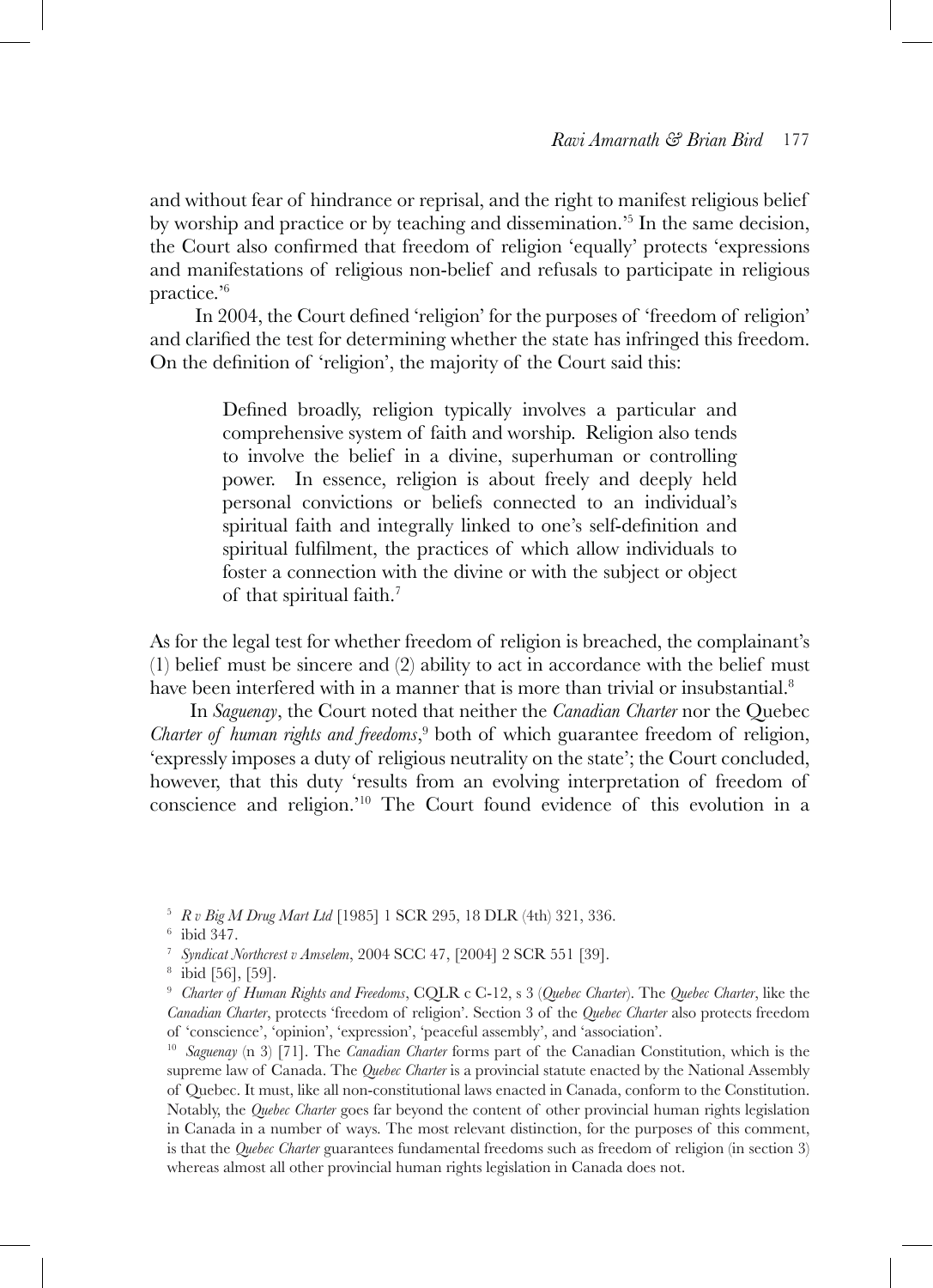dissenting opinion within a 2004 decision.11 The Court concluded in *Saguenay* that the duty of neutrality means that the state can 'neither favour nor hinder any particular belief, and the same holds true for non-belief'.<sup>12</sup>

With these principles in mind, we now turn to the facts and judicial history of *Saguenay*.

### 3. *Saguenay*—Facts and Judicial History

In *Saguenay*, the Supreme Court of Canada held that freedom of conscience and religion, protected by both the *Canadian Charter* and the *Quebec Charter*, prohibited a municipal council of the City of Saguenay (the 'City') from reciting a Christian prayer at the beginning of its council meetings. Alain Simoneau was a resident of the City, which is in the Canadian province of Quebec. Mr Simoneau, who considered himself an atheist, regularly attended municipal council meetings.

From 2002 to November 2008, the mayor of the City, Jean Tremblay, would commence the City's council meetings by reciting the following prayer:

> O God, eternal and almighty, from Whom all power and wisdom flow, we are assembled here in Your presence to ensure the good of our city and its prosperity.

> We beseech You to grant us the enlightenment and energy necessary for our deliberations to promote the honour and glory of Your holy name and the spiritual and material [well-being] of our city.

Amen.<sup>13</sup>

Prior to, and after reciting the prayer, the mayor would make the sign of the cross and state: '[i]n the name of the Father, the Son and the Holy Spirit'.<sup>14</sup> Other councillors and municipal officials would cross themselves at the beginning and end of the prayer as well.<sup>15</sup>

Mr Simoneau objected to the prayer, as well as the display of religious symbols—such as a crucifix and a sacred statue—in certain meeting halls. With the support of Mouvement laïque québécois ('MLQ'), a non-profit organisation of which he is a member and which wishes the province to be void of public religious

<sup>15</sup> ibid.

<sup>11</sup> *Saguenay* (n 3) [71]. See *Congrégation des témoins de Jéhovah de St-Jérôme-Lafontaine v. Lafontaine (Village)*, 2004 SCC 48, [2004] 2 SCR 650 [66]–[67] (LeBel J). Curiously, the Court did not cite *Chaput v Romain* [1955] SCR 834, 1 DLR (2d) 241. *Chaput* predates the *Canadian Charter* but stands for the principle that in Canada there is no state religion, no person must adhere to any religious belief, and all religions are on an equal footing.

<sup>12</sup> *Saguenay* (n 3) [72].

 $13$  ibid [7].

 $14$  ibid [6].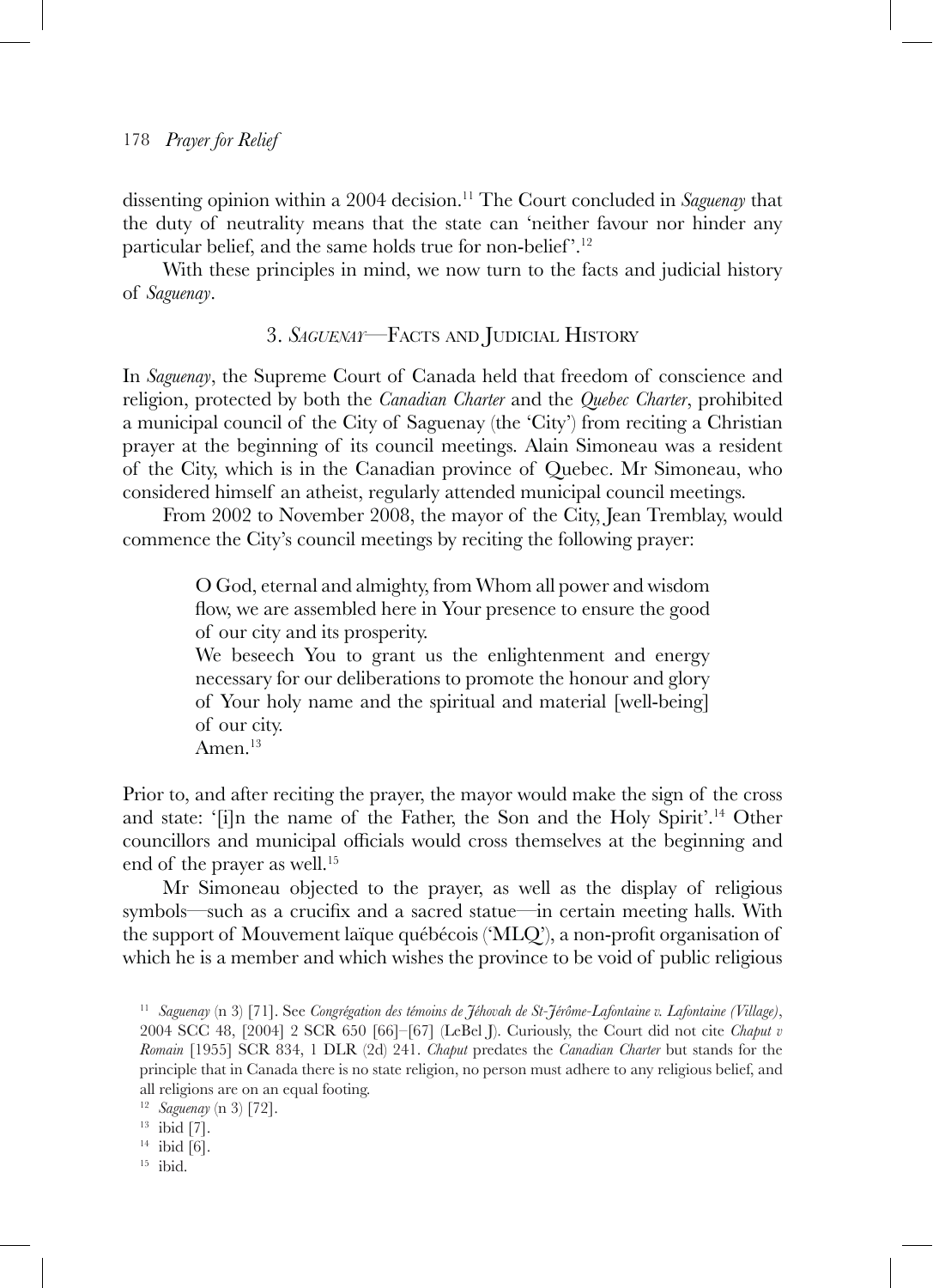expression or identity, Mr Simoneau first filed a complaint to the Commission des droits de la personne et des droits de la jeunesse (the 'Commission'), a Quebec government agency which investigates human rights complaints. The Commission informed Mr Simoneau there was adequate evidence for him to bring forth a human rights claim with respect to the prayer. With the continued support of the MLQ, he subsequently filed a complaint to the Quebec Human Rights Tribunal (the 'Tribunal'), including his objections to both the prayer and religious symbols in his complaint. In response, on November 3, 2008, the City adopted By-law VS-R-2008-40 (the 'By-law'), which regulated the prayer's recitation. Specifically, the Bylaw provided for a two minute delay between the end of the prayer and the official opening of council meetings in order to allow individuals to recuse themselves from the council chamber during the recitation of the prayer.<sup>16</sup> The By-law also provided for a revised prayer, which read as follows:

> *Almighty God, we thank You for the great blessings that You have given to Saguenay and its citizens, including freedom, opportunities for development*  and peace. Guide us in our deliberations as City Council members and help *us to be aware of our duties and responsibilities. Grant us the wisdom, knowledge and understanding to allow us to preserve the benefits enjoyed by our City for all to enjoy and so that we may make wise decisions. Amen.* 17

Although the prayer was revised, the mayor and City councillors continued to act in the same way as beforehand (e.g., making the sign of the cross). Consequently, Mr Simoneau and MLQ amended their motion to ask the Tribunal to declare the By-law to be inoperative and of no force or effect in relation to Mr Simoneau.<sup>18</sup>

#### *A. The Tribunal*

The Tribunal held that the By-law breached, *inter alia,* section 3 of the *Quebec Charter*, and therefore declared it to be inoperative and of no force or effect.<sup>19</sup> Notably, the Tribunal held that the council had breached its legislative duty to remain neutral between all religions. It stated:

> As the Tribunal explained earlier, when the state and public authorities are involved, they have a duty of neutrality so that the religious equality of everyone is preserved. Considering the conclusions to which the analysis of the religious nature of the

 $16$  ibid [12].

<sup>17</sup> ibid (emphasis in original).

 $18$  ibid [13].

<sup>19</sup> *Simoneau c Tremblay*, 2011 QCTDP 1, [2011] RJQ 507.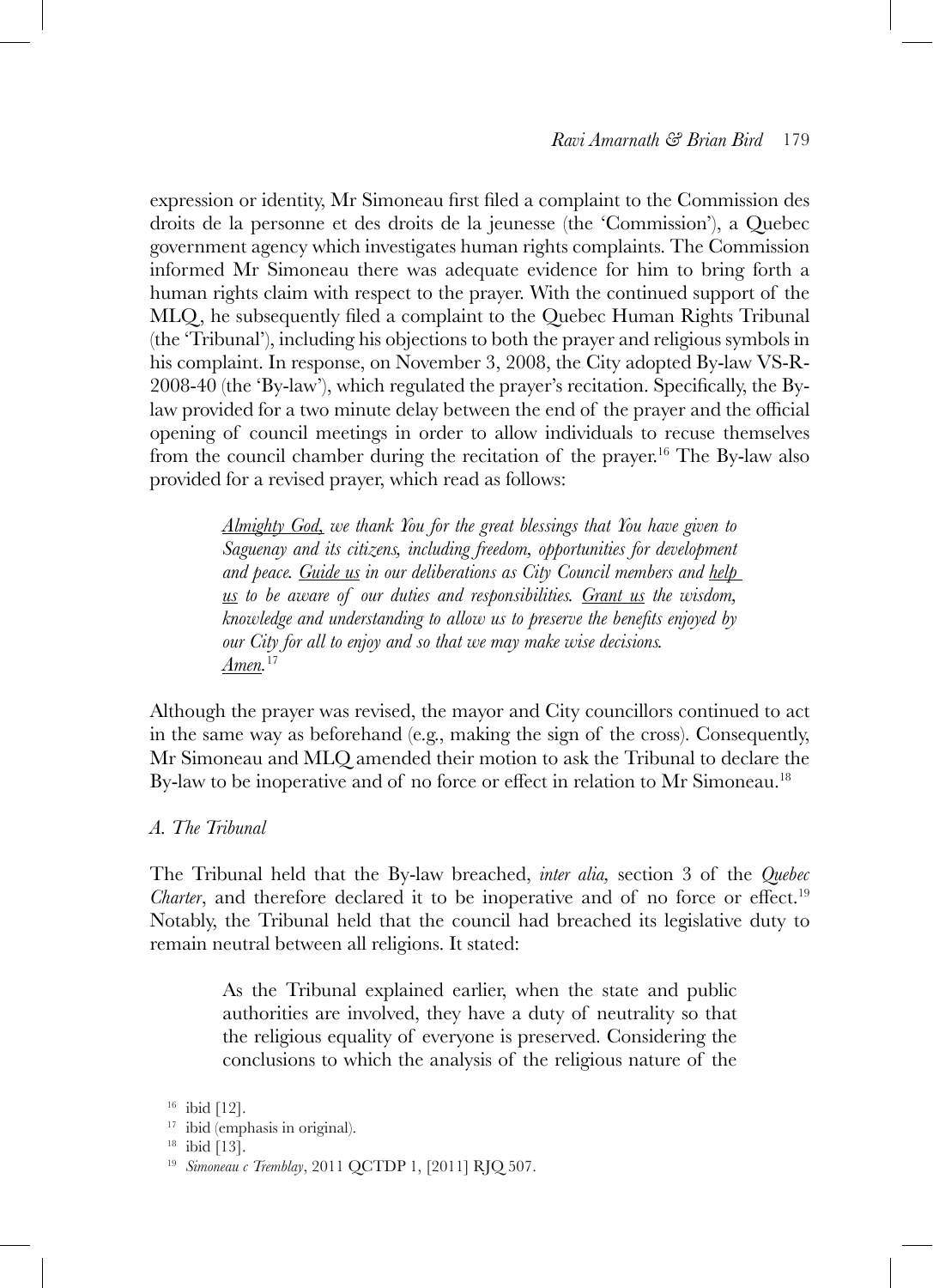prayer and symbols lead, the Tribunal believes that the use of public power to display, in fact convey, a particular faith imposes religious values, beliefs and practices on people who do not share them. In doing so, Ville de Saguenay and the mayor favour one religion to the detriment of another, whereas, pursuant to its duty of neutrality, the state must refrain from intervening to exercise a preference.<sup>20</sup>

Based on the City's failure to abide by its duty of neutrality, the Tribunal concluded that Mr Simoneau could not exercise his rights as an atheist, which section 3 of the *Quebec Charter* also protects.<sup>21</sup>

#### *B. Quebec Court of Appeal*

The Quebec Court of Appeal reversed the decision of the Tribunal, holding the Tribunal did not have jurisdiction to adjudicate on the religious symbols and that the prayer did not violate section 3 of the *Quebec Charter*. 22 The Court of Appeal's conclusion on jurisdiction stemmed from the explicit decision of the Commission to restrict its investigation to the prayer. Despite the Commission's decision, the Tribunal concluded that it had jurisdiction to adjudicate both the religious symbols and the prayer.<sup>23</sup>

With respect to the state's duty of neutrality, Gagnon JA, for the majority (and whose reasons were substantially agreed with by Hilton JA), stated:

> I am inclined, for the purposes of this appeal, to adopt the concept of 'benevolent neutrality' used by the author José Woehrling to attempt to better define the parameters of the State's duty of religious neutrality. According to this author, benevolent neutrality is expressed by the respect of all religions, placed on equal footing, without either encouraging or discouraging any form of religious or moral conviction relating directly or indirectly to atheism or agnosticism.24

Applying this understanding of neutrality, Gagnon JA noted the historical context of religious symbols and expressions in political institutions throughout Canada, Quebec, and in the City. He concluded: 'A reasonable, well-informed person, aware of the implicit values that underlie this concept could not, in this case, accept the

<sup>23</sup> *Saguenay* (n 3) [10], [14].

 $20$  ibid [250].

<sup>21</sup> ibid [257], [270].

<sup>22</sup> *Saguenay (Ville de) c Mouvement laïque québécois*, 2013 QCCA 936, [2013] RJQ 897.

<sup>24</sup> *Saguenay* (n 22) [76].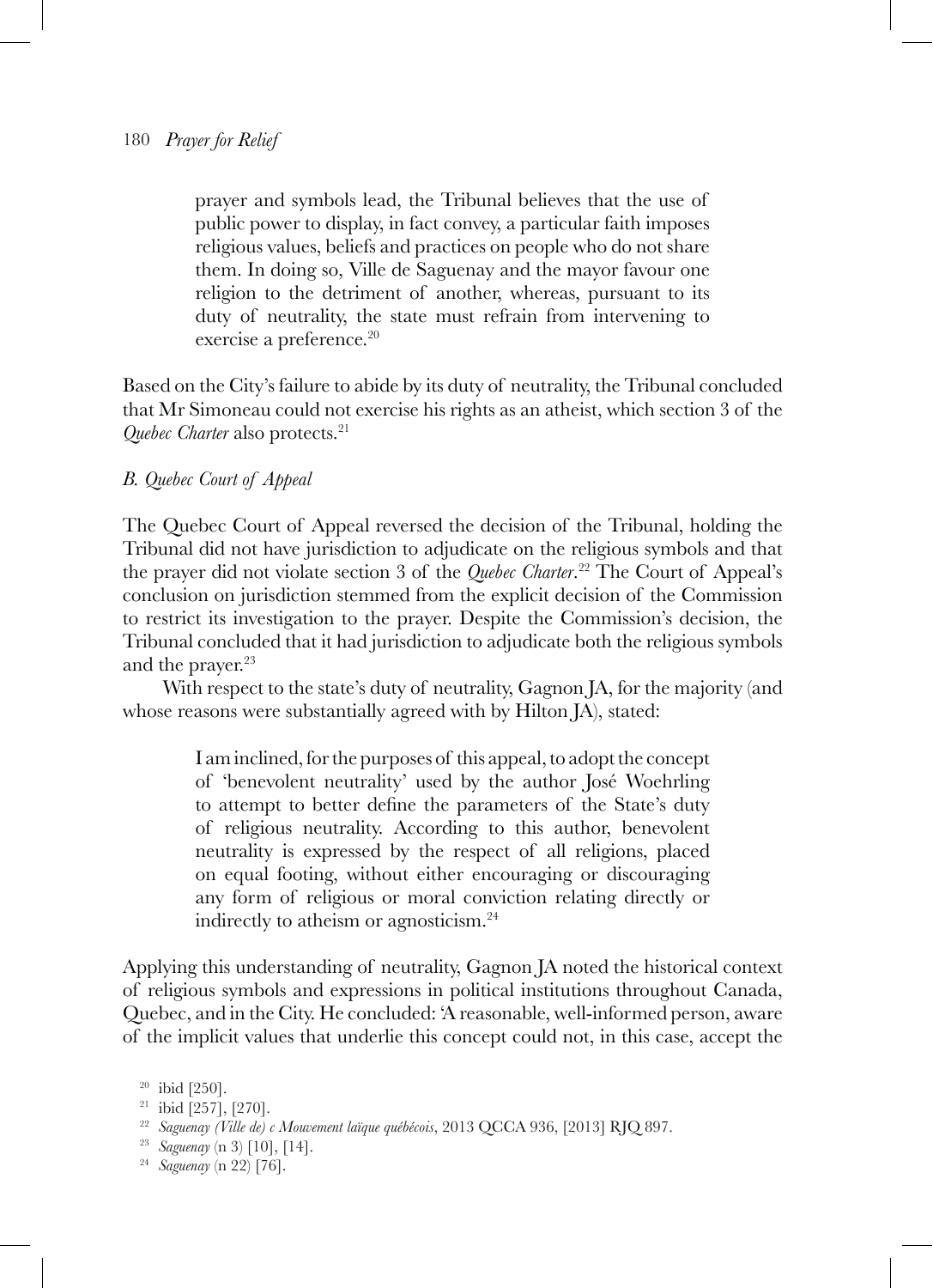notion that the City's political activities were, because of this prayer, under any particular religious influence.'<sup>25</sup>

#### *C. Supreme Court of Canada*

The Supreme Court agreed with the Court of Appeal's jurisdictional conclusion with respect to the religious symbols but restored the Tribunal's decision with respect to the prayer. Gascon J, for the Court, held that the By-law interfered in a discriminatory manner with Mr Simoneau's freedom of conscience and religion protected under the *Quebec Charter*, and that the City's recitation of the prayer contravened the state's duty of neutrality by endorsing one religious tradition. The substance of the duty of neutrality, according to Gascon J, entails that 'the state may not profess, adopt or favour one belief to the exclusion of all others.'26 Regarding the By-law, he held:

> In a case such as this, the practice of reciting the prayer and the By-law that regulates it result in the exclusion of Mr. Simoneau on the basis of a listed ground, namely religion. That exclusion impairs his right to full and equal exercise of his freedom of conscience and religion. The discrimination of which he complains relates directly to the determination of whether, on the one hand, the prayer is religious in nature and whether, on the other hand, the City is entitled to have it recited as it did. $27$

The Supreme Court agreed with the Tribunal's conclusions that freedom of conscience and religion under the *Quebec Charter* protected the 'freedom not to believe, to manifest one's non-belief and to refuse to participate in observance' and that the prayers recited at the City's meetings had a religious purpose.<sup>28</sup> Accordingly, the Court held that the City breached its 'duty of neutrality', which 'requires that the state neither favour nor hinder any religion, and that it abstain from taking any position on this subject.'29

 ibid [107]. *Saguenay* (n 3) [84]. ibid [64]. ibid [70], [114]. ibid [137].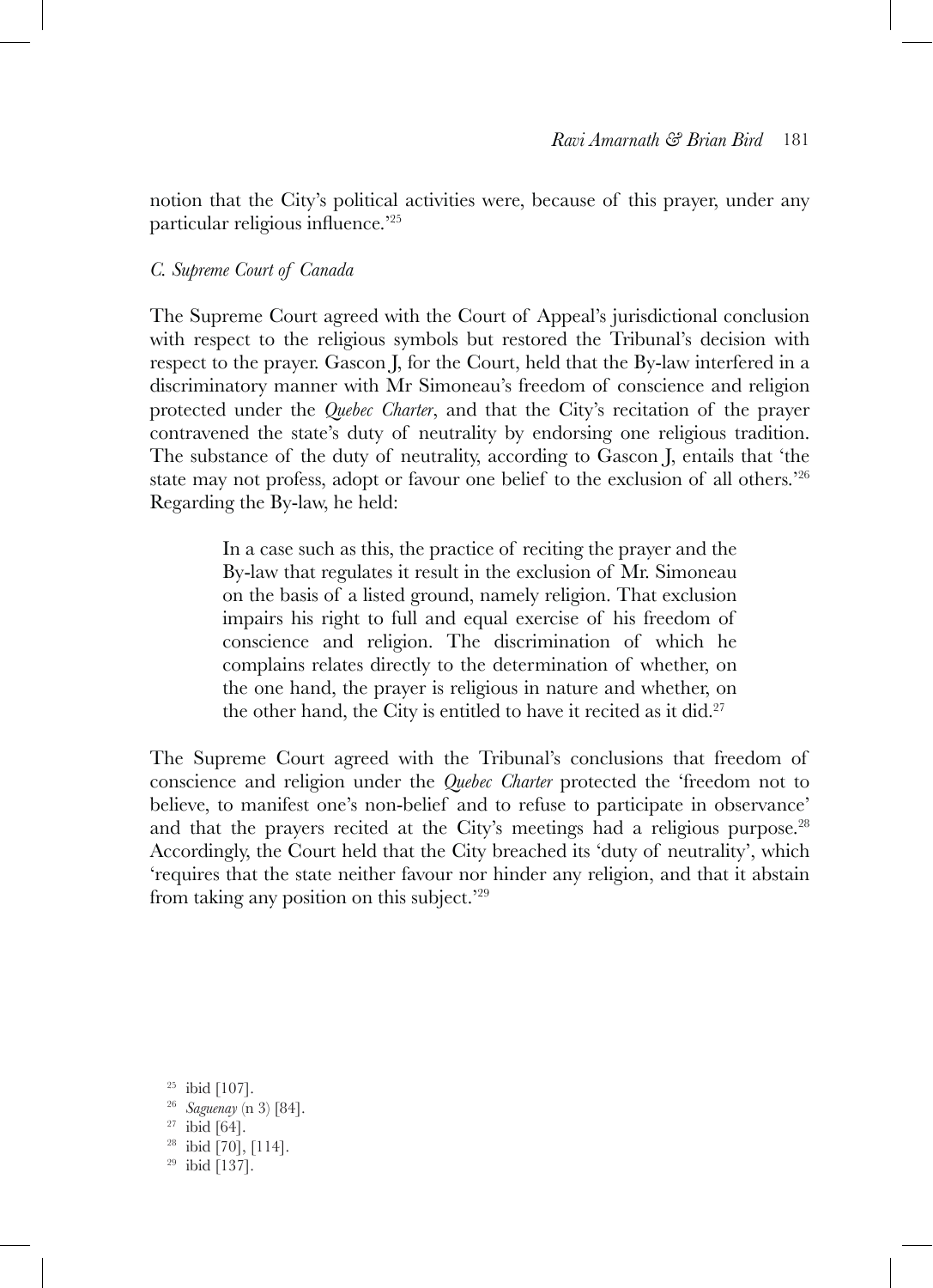## 4. Implications of *Saguenay*

*Saguenay* directs that the Canadian state cannot favour one religion over others—it must be neutral on the matter of religion in carrying out its functions. This does not mean that the state is allowed to explicitly favour unbelief to belief. Yet, as Gascon J admitted in *Saguenay*, the difference between doing so and not doing so is 'subtle'.30 Among these subtleties, we believe the Court's interpretation of the duty of neutrality gives rise to three interesting issues.

# *A. What is the Distinction between Absolute Neutrality and True Neutrality?*

*Saguenay* raises the issue of what distinguishes 'absolute' and 'true' neutrality. The respondents—the City and its mayor, Jean Tremblay—argued that barring the council's prayer amounted to the state preferring atheism and agnosticism to theistic religious belief.31 While Gascon J readily accepted the difficulty in achieving religious neutrality in the public square, he rejected the respondents' argument:

> [A]bstaining does not amount to taking a stand in favour of atheism or agnosticism. The difference, which, although subtle, is important, can be illustrated easily. A practice according to which a municipality's officials, rather than reciting a prayer, solemnly declared that the council's deliberations were based on a denial of God would be just as unacceptable. The state's duty of neutrality would preclude such a position, the effect of which would be to exclude all those who believe in the existence of a deity.

> In short, there is a distinction between unbelief and true neutrality. True neutrality presupposes abstention, but it does not amount to a stand favouring one view over another. No such inference can be drawn from the state's silence.<sup>32</sup>

Gascon J is correct that a council meeting featuring an express denial of God would infringe the state's duty of neutrality. Yet even if the City attempted to respect all religious traditions to which its population adheres (for example, by rotating through prayers and spiritual readings from these traditions), this would still infringe the religious freedom of the atheist or agnostic. Indeed, Gascon J

<sup>30</sup> ibid [133]. <sup>31</sup> ibid [130]. <sup>32</sup> ibid [133]–[134].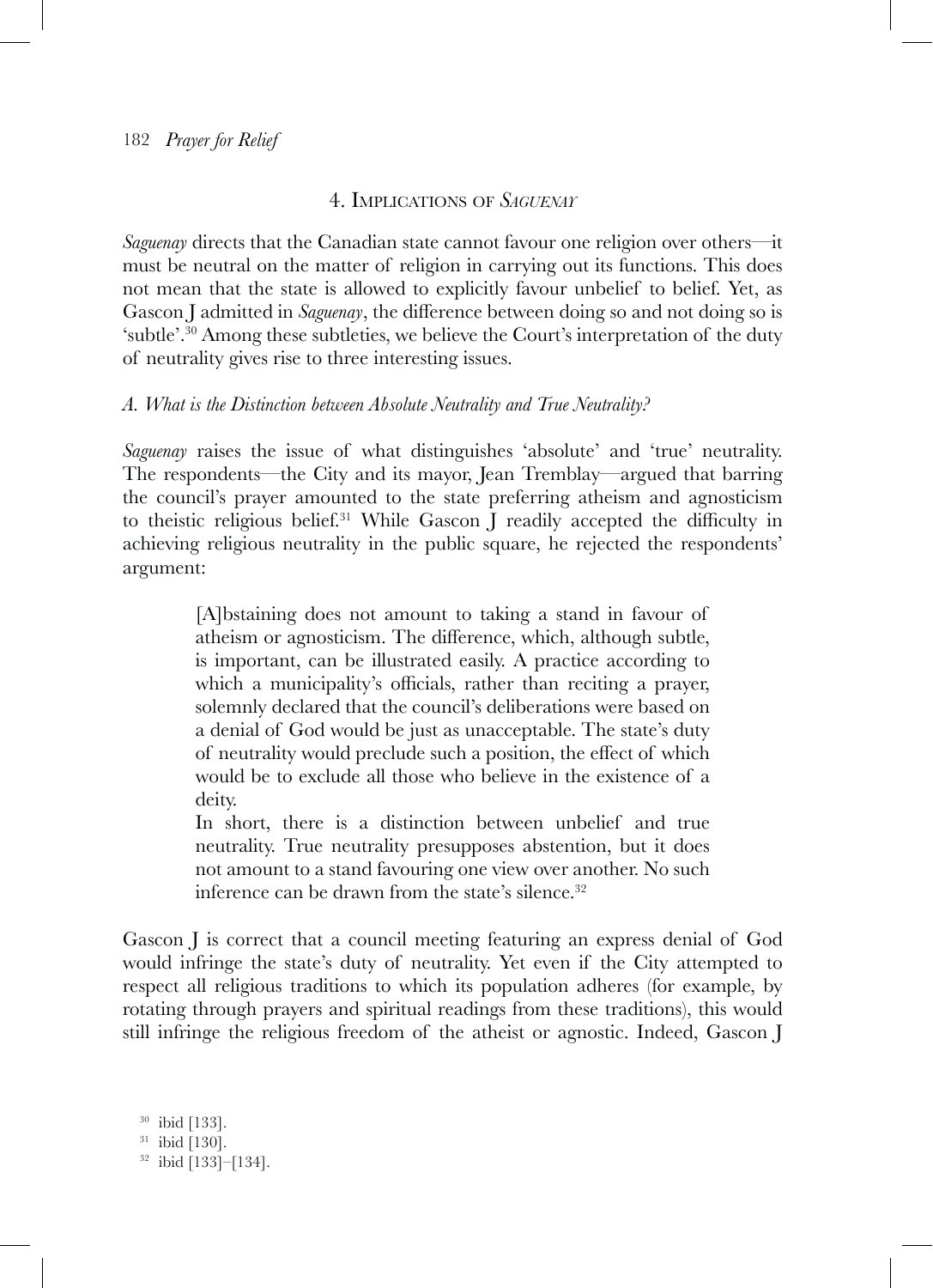confirmed that even a non-denominational prayer would violate the duty of neutrality because it still excludes non-believers.<sup>33</sup>

It is unclear in *Saguenay* whether the Court views atheism as a religion or religious belief. If it does, then cases like *Saguenay* could be viewed as cases of competing religions (i.e. atheism vs Christianity). If this is the case, it is arguable that prohibiting the state from showing traditional religious symbols or reciting prayers is not a matter of enforcing a 'duty of neutrality' but rather amounts to the state favouring one religion over another.

If the only way for the state to fulfil the duty of neutrality is by not professing any religious view at any moment (and assuming atheism and agnosticism are not religions), then it follows that the duty favours atheism and agnosticism in the public square. The example given by Gascon J seems to be a distinction in degree rather than in kind. This is to say that allowance for the state to deny God's existence is simply a greater (or more obvious) state preference for atheism and agnosticism than the duty of neutrality as defined in *Saguenay*. It is difficult to identify the distinction between the duty of neutrality as defined in *Saguenay* and a duty of irreligion on the part of the state. Regardless of its purpose, the unavoidable effect of the duty of neutrality is to favour atheism or agnosticism over theistic religion in the public square.

#### *B. Are there Exceptions to the Duty of Neutrality?*

After *Saguenay*, must there be no prayers recited at any municipal council meeting in Canada? The Court did not answer this question explicitly, but the decision appears to favour prayer-free meetings. But what if all of the attendees at a council meeting consent to the recitation of a prayer? And what if all of the attendees adhere to the same religion and a prayer from that religious tradition is recited? *Saguenay* does not opine on these scenarios. If a council meeting begins with a prayer in one of these scenarios, this would certainly violate the state's duty of neutrality because the state, by allowing the prayer, has preferred one religion to another.

The question here is whether there are exceptions to the duty of neutrality. In our view the duty of neutrality is intended to protect the rights of citizens vis-à-vis the state. The trigger for the *Saguenay* litigation was Mr Simoneau's individual right under the *Quebec Charter* to not adhere to any religion. Had Mr Simoneau been undisturbed by the prayer's recitation and not challenged this state practice, there would appear to be no legal bar to the recitation of the prayer.

*Saguenay* also does not squarely engage with the religious freedom of the individual who is a state official (e.g., the mayor of Saguenay, Jean Tremblay). The Court focused on the religious freedom of Mr Simoneau. Must a person who is a state official leave their religious identity at the door of their workplace as they

<sup>33</sup> ibid [137].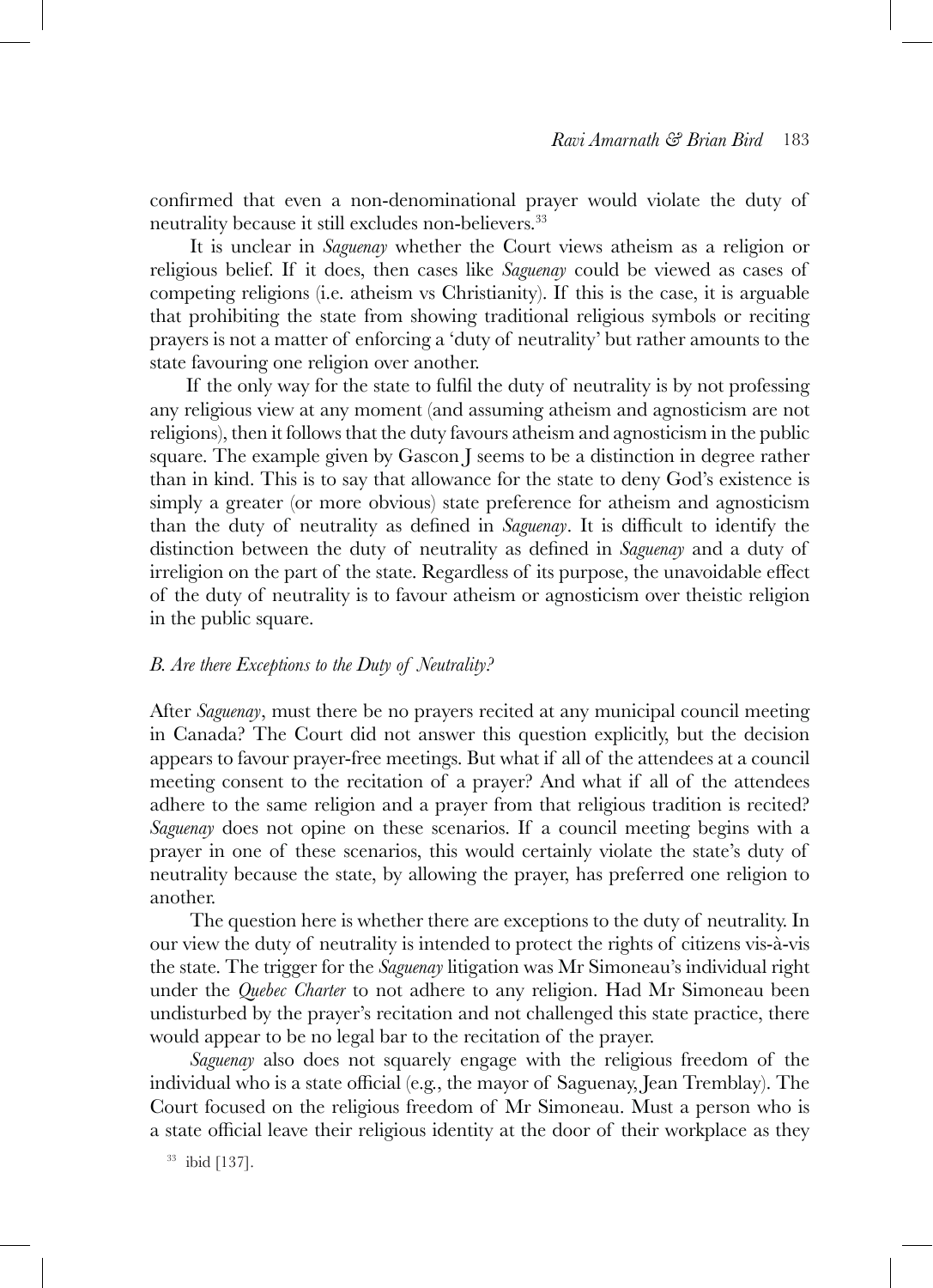do their coat? Going forward, can Mr Tremblay silently pray while seated in the council chamber, make the sign of the cross, and start the meeting? This may also cause some discomfort for Mr Simoneau, but it would seem heavy-handed to deny state officials the right to express their religious identity in this way—especially where the intent of the expression is to seek assistance in the performance of their duties. It would be peculiar, indeed, to refuse Mr Tremblay the right to silently pray that he be effective and competent in his service of the citizens of Saguenay, Mr Simoneau included.

Before turning to the relationship between the duty of neutrality and secularism, we note that *Saguenay* may identify an exception to the duty of neutrality. At one point in the decision, Gascon J referred vaguely to the 'many traditional and heritage practices' in Canada 'that are religious in nature.'34 Without providing specific examples, Gascon J held that 'it is clear that not all of these cultural expressions are in breach of the state's duty of neutrality'.35

In our view it is difficult to identify 'traditional and heritage practices' that are religious that do not breach the state's duty of neutrality. Indeed the category appears quite narrow, as Gascon J stated that if the traditional or heritage practice reveals 'an intention to profess, adopt or favour one belief to the exclusion of all others, and if the practice at issue interferes with the freedom of conscience and religion of one or more individuals, it must be concluded that the state has breached its duty of religious neutrality.'36

We cannot presently think of a religiously inspired traditional or heritage state practice in Canada that would respect the duty of neutrality in light of this test. Indeed, while *obiter dicta*, Gagnon JA of the Quebec Court of Appeal viewed the council's display of religious symbols, which could be construed as professing, adopting or favouring one belief to the exclusion of all others, as referencing Quebec's 'cultural and historical heritage.'37 Yet the result in *Saguenay* appears to challenge this conclusion. On this front the Court seems to be trying to put some of the toothpaste back in the tube after letting it out.

#### *C. What about Secularism?*

*Saguenay* does not explicitly discuss the relationship between the duty of neutrality and secularism. Secularism and related words like 'secularity' scarcely appear in the decision. Yet Canada's identity as a secular state rests just beneath the surface in *Saguenay*. The duty of neutrality discussed in *Saguenay* is concerned with how

<sup>34</sup> ibid [87].

<sup>35</sup> ibid.

<sup>36</sup> ibid [88].

<sup>37</sup> *Saguenay* (n 22) [156].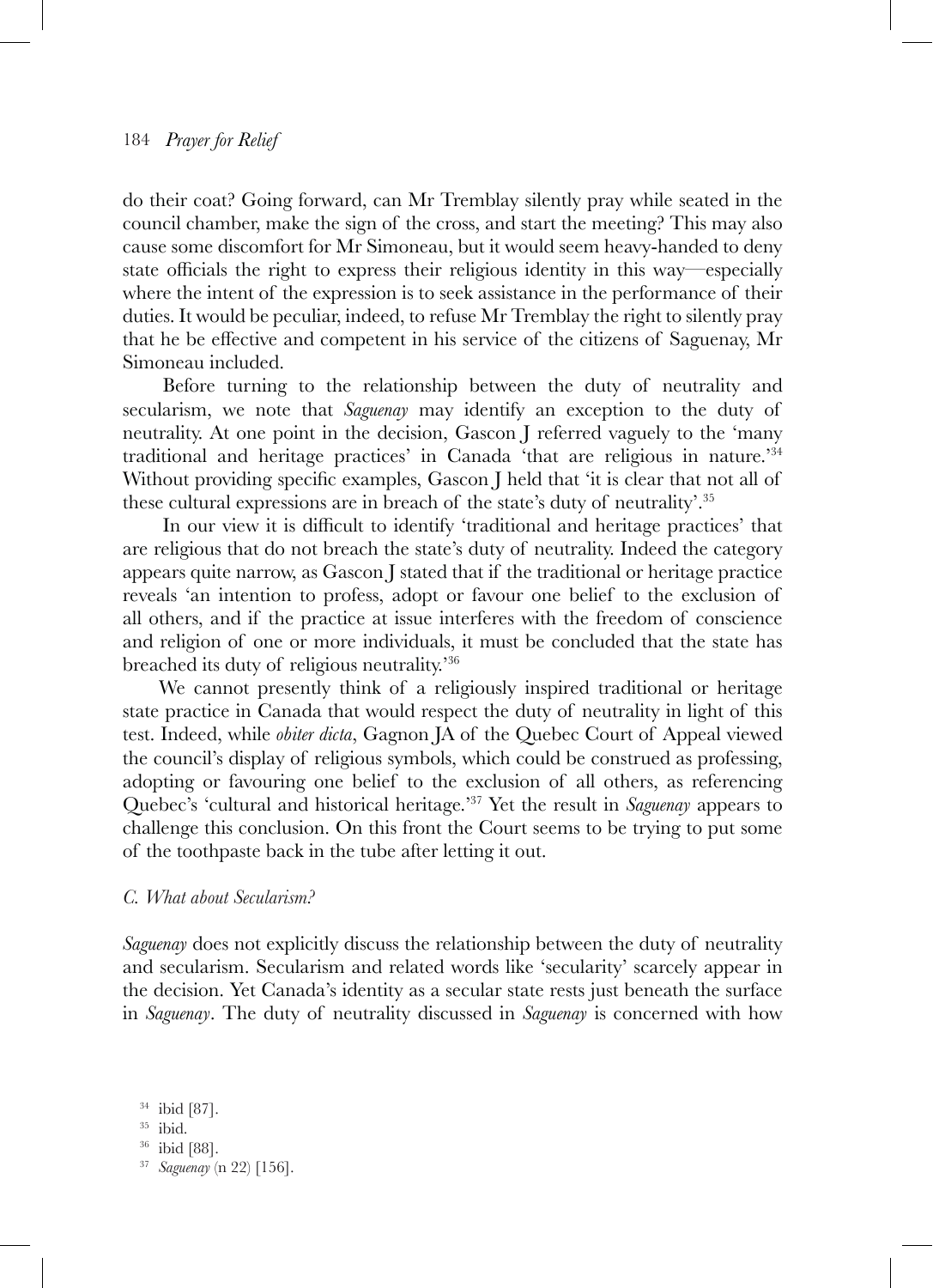secularism in Canada is to be achieved, but there is no direct discussion of the *kind*  of secularism that Canada is pursuing.

In *Secularism and Freedom of Conscience*, Jocelyn Maclure and Charles Taylor argue that secularism rests on two principles (equality of respect and freedom of conscience) and on two 'operative modes' that make it possible to achieve these principles (separation of church and state and state neutrality toward religions).38 The two principles are the *ends* of secularism; the operative modes are the *means*. How these principles and operative modes are interpreted and applied leads to differing versions of secularism that are more or less restrictive on *individual*—in addition to *state*—expression of religion. Maclure and Taylor describe two dominant versions of secularism: the (1) 'republican' model which 'allows greater restriction on the free exercise of religion, in the name of a certain understanding of the state's neutrality and of the separation of political and religious powers' and the (2) 'liberal-pluralist' model 'centered on the protection of freedom of conscience and of religion, as well as a more flexible concept of separation and neutrality.'<sup>39</sup> The republican view demands neutrality from individuals in public (to varying degrees) while the liberal-pluralist view requires neutrality of institutions but not individuals.40

In our view, *Saguenay* supports the liberal-pluralist version of secularism. For example, Gascon J stated:

> By expressing no preference, the state ensures that it preserves a neutral public space that is free of discrimination and in which true freedom to believe or not to believe is enjoyed by everyone equally, given that everyone is valued equally. *I note that a neutral public space does not mean the homogenisation of private players in that space. Neutrality is required of institutions and the state, not individuals* (…) . On the contrary, a neutral public space free from coercion, pressure and judgment on the part of public authorities in matters of spirituality is intended to protect every person's freedom and dignity. (…).

> I would add that, in addition to its role in promoting diversity and multiculturalism, the state's duty of religious neutrality is based on a democratic imperative. The rights and freedoms set out in the *Quebec Charter* and the *Canadian Charter* reflect the pursuit of an ideal: a free and democratic society. This pursuit requires the state to encourage everyone to participate freely in public life regardless of their beliefs (…) . The state may not

<sup>38</sup> Jocelyn Maclure and Charles Taylor, *Secularism and Freedom of Conscience* (Jane Marie Todd tr, Harvard University Press 2011) ch 2.

<sup>40</sup> ibid 39.

<sup>39</sup> Maclure and Taylor (n 38) 27.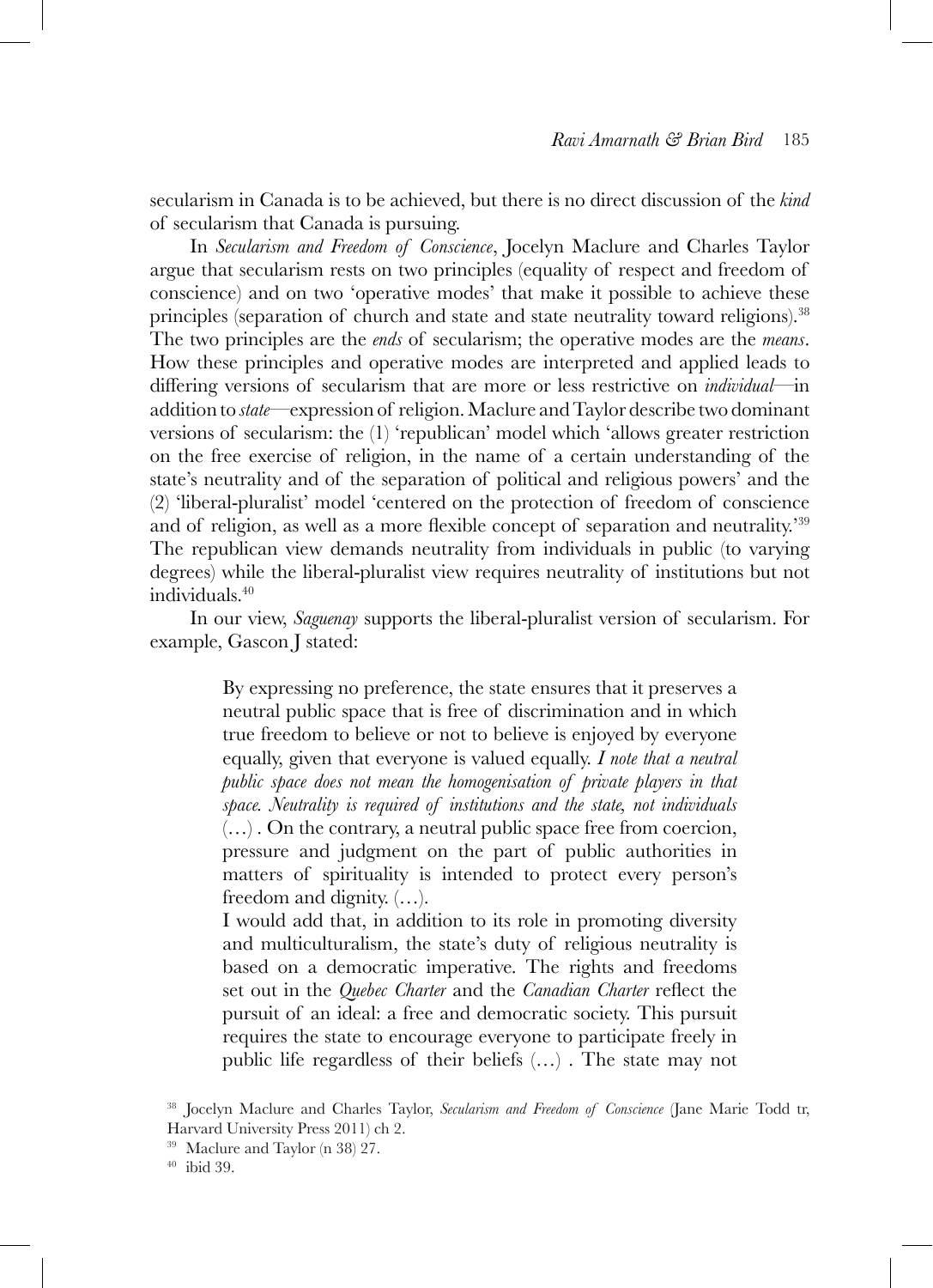act in such a way as to create a preferential public space that favours certain religious groups and is hostile to others. *It follows that the state may not, by expressing its own religious preference, promote the participation of believers to the exclusion of non-believers or vice versa.*<sup>41</sup>

Gascon J also held in *Saguenay* that 'what is in issue here is not complete secularity, but true neutrality on the state's part and the discrimination that results from a violation of that neutrality.'42 It appears from *Saguenay* that the Canadian Constitution does not envision a Canada in which religious expression must be absent from the public square with respect to *individual* expression—even where the individual is working as a state official.

This sentiment was buttressed by another Supreme Court of Canada case concerning freedom of religion decided one month prior to *Saguenay*, where the majority of the Court held:

> Part of secularism, however, is respect for religious differences. A secular state does not—and cannot—interfere with the beliefs or practices of a religious group unless they conflict with or harm overriding public interests. Nor can a secular state support or prefer the practices of one group over those of another: (…). The pursuit of secular values means respecting the right to hold and manifest different religious beliefs. A secular state respects religious differences, it does not seek to extinguish them. Through this form of neutrality, the state affirms and recognises the religious freedom of individuals and their communities.<sup>43</sup>

These sentiments emphasise that, in Canada, religion is not to be totally void in the public sphere. There is a material difference between allowing a Christian government employee to say grace before eating lunch at the workplace and having the Christian prayer recited at the beginning of the lunch hour over the public announcement system for all employees to hear. It is important that the holding in *Saguenay*, which concerns the state's duty of neutrality regarding religion and irreligion, not be construed as pertaining to individual religious or irreligious expression in public.

<sup>41</sup> *Saguenay* (n 3) [74]–[75] (emphasis added).

<sup>42</sup> ibid [78].

<sup>43</sup> *Loyola High School v Quebec (Attorney General),* 2015 SCC 12, [2015] 1 SCR 613, [43]–[44].